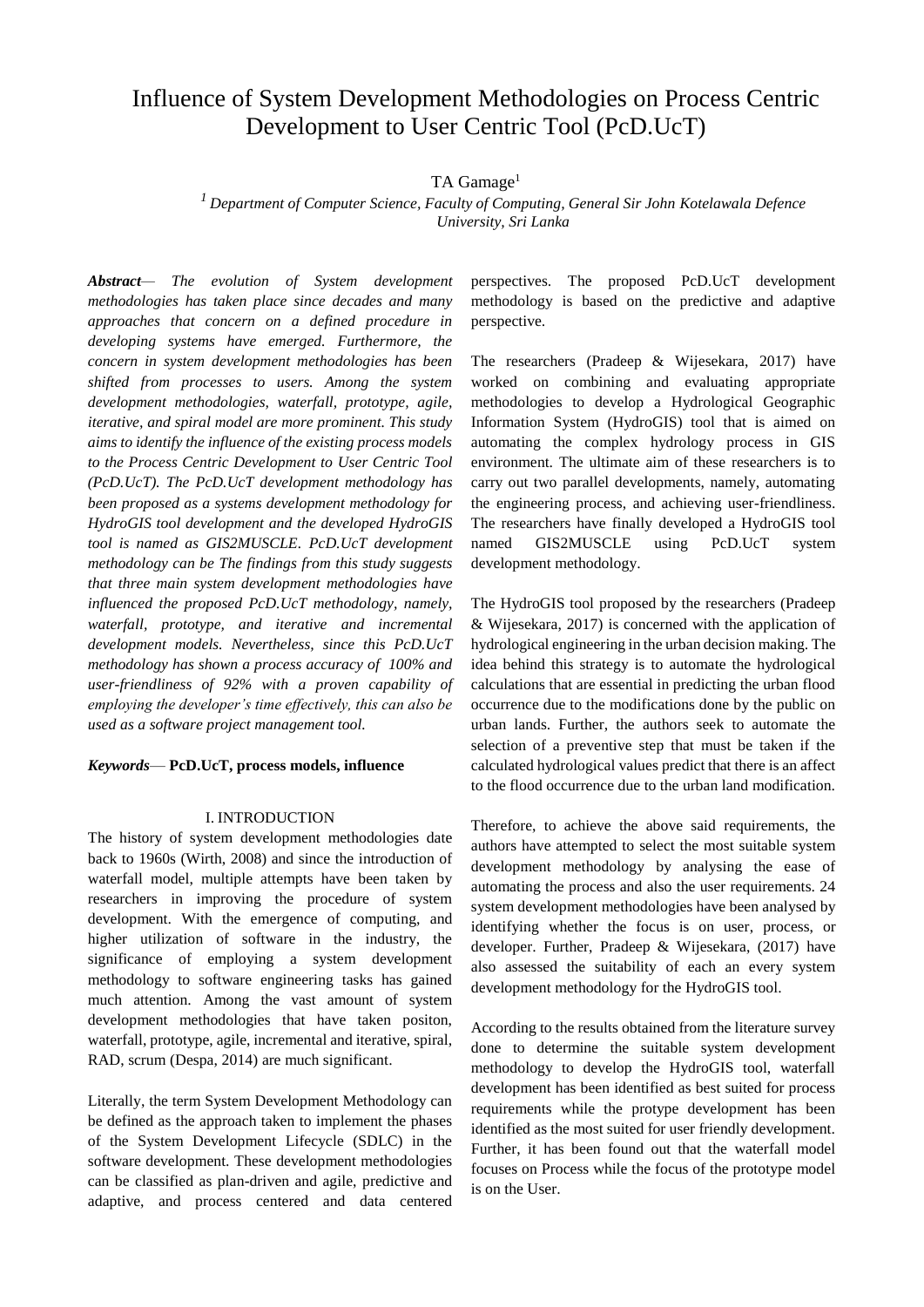

Figure 1. PcD.UcT Development Model Source: (Pradeep & Wijesekara, 2017)

Therefore, the authors (Pradeep & Wijesekara, 2017) have employed the waterfall development and the prototype development for the implementation of the proposed PcD.UcT development model.

Pradeep & Wijesekara, (2017) were able to achieve process accuracy of 100%, and a user-friendliness of 92% in the proposed and practised system development methodology in developing the HydroGIS tool named GIS2MUSCLE. Figure 1 illustrates the PcD.UcT tool that has been proposed and utilized by the authors in developing the HydroGIS tool.

This study aims to determine the influence of the system development methodologies to the proposed and practised PcD.UcT system development methodology.

# II. SYSTEM DEVELOPMENT METHODOLOGIES

As shown in Figure 1, the PcD.UcT methodology is a combination of User Centric Tool Development of Process Centric Algorithm Development. This section deals with the system development methodologies that influence the PcD.UcT methodology introduced by Pradeep & Wijesekara, (2017). As stated by the authors, the proposed and practised PcD.UcT methodology is a hybrid development of prototype model and waterfall model. But, according to my point of view the system methodology is also influenced by the Iterative and Incremental model.

#### *A. Waterfall Development*

Automation of the engineering phase has been performed using the waterfall development. In the process development, first the required hydrology models and calculation sequences were identified and Rational Method has been used to automate the dynamic calculation modules. Further, the detention storage size is determined using the inflow hydrograph attenuation concept. Both the results from the intermediate calculations and GIS manipulation outcomes has become the inputs and the whole process runs manually and the intermediate and final results are recorded in the excel sheet.

Therefore, it can be stated that the Process Centric Algorithm Development employs the Waterfall Development methodology since the existing manual system has been studied and the drawbacks of the existing system were identified which is a strategy in the waterfall development.

# *B. Prototype Development*

Development of the user interfaces is done using the Prototype development. It is much apparent that the Protype Development has greatly influenced the user centric tool development in the PcD.UcT.



Figure 2. Prototype Development Process Source: (Pradeep & Wijesekara, 2017)

As shown in Figure 2, user evaluations are of three types, namely, software adequacy, formative and summative evaluations. A protoype is developed followed by the requirement analysis with the fundamental functionalities. After going through the software adequacy evaluation, the second prototype was developed and it was again tested two times until the prototype satisfies the users.